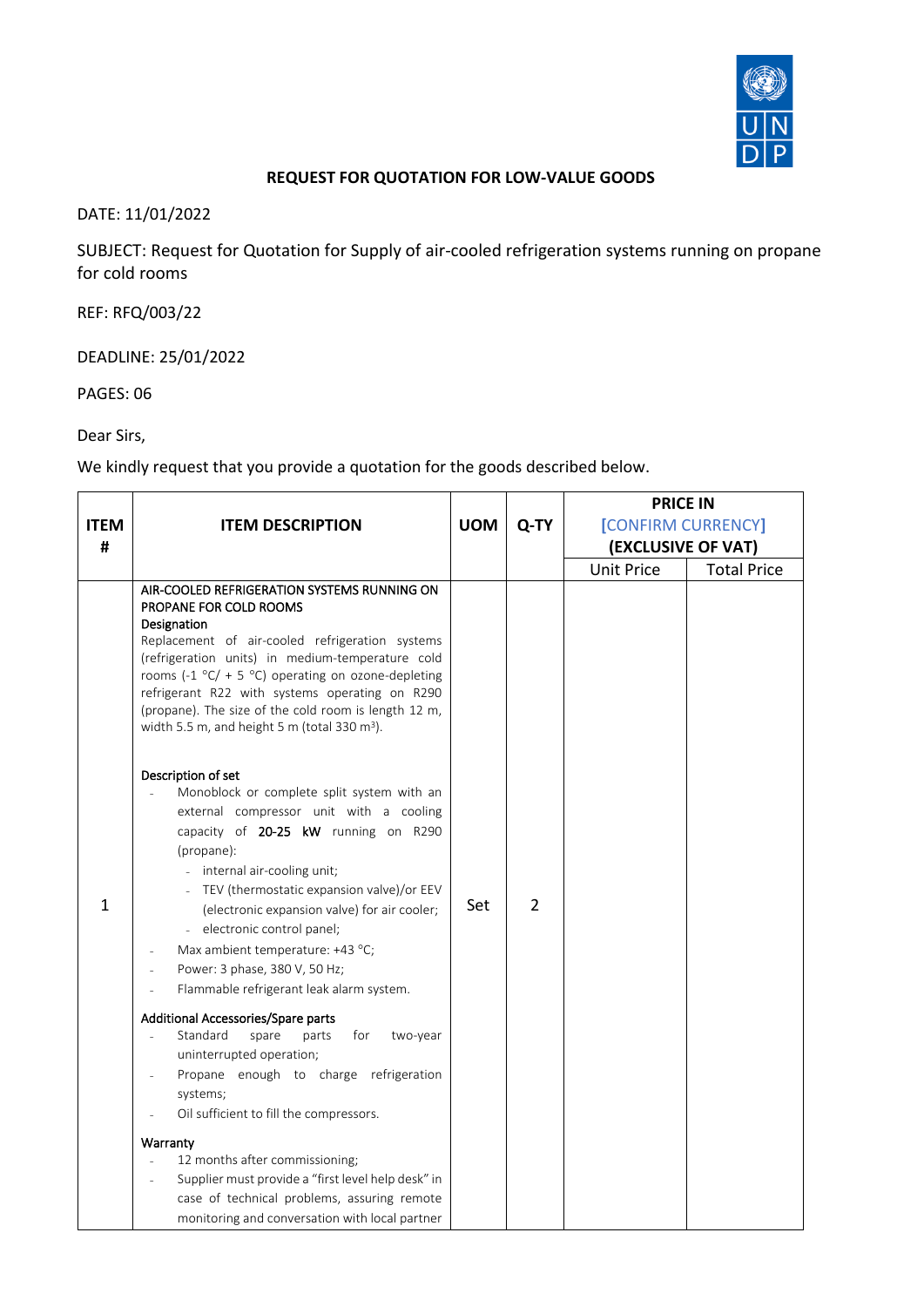|   | by e-mail and phone without supplemental cost<br>involved within warranty period;<br>Guarantee of availability of all parts as soon as<br>possible but not more than 30 days from the<br>receipt of the end-user's request.                                                                                                                                                                                                                            |                                                         |              |  |  |
|---|--------------------------------------------------------------------------------------------------------------------------------------------------------------------------------------------------------------------------------------------------------------------------------------------------------------------------------------------------------------------------------------------------------------------------------------------------------|---------------------------------------------------------|--------------|--|--|
|   | <b>Manuals</b><br>All<br>technical<br>documentations,<br>including<br>operations and service manuals, installation<br>and commissioning instructions, must be<br>provided in English or Russian.                                                                                                                                                                                                                                                       |                                                         |              |  |  |
|   | <b>Certification and Standards</b><br>The offered air-cooled refrigeration systems<br>must be from a manufacturer adhering to an<br>ISO 9001 quality system (internationally<br>certification<br>quality<br>recognized<br>systems<br>equivalent to ISO will also be considered);<br>Hazardous area classification according to IEC<br>60079-10-1 "Hazardous area classification";<br>Compliance with EN 378 "Refrigerating<br>systems and heat pumps". |                                                         |              |  |  |
|   | INSTALLATION AND COMMISSIONING<br>Designation<br>Online supervision of installation, adjustment, starting<br>up and commissioning of the air-cooled refrigeration<br>systems by qualified engineer                                                                                                                                                                                                                                                     |                                                         |              |  |  |
| 2 | Description of installation and commissioning works<br>The supplier must provide:<br>Technical support (online);<br>i)<br>ii) List of needed materials with specifications and<br>quantity for installation and commissioning<br>works.<br>iii) Drawing(s) of installation;<br>iv) Power consumption information.                                                                                                                                      | Lot                                                     | 1            |  |  |
| 3 | <b>ONLINE TRAINING</b><br>Designation<br>Organization of at least one online training with<br>Russian speaking expert for at least two<br>operators/technicians of end-user on commissioning,<br>safety handling and proper air-cooled refrigeration<br>systems' operation/exploitation                                                                                                                                                                | Lot                                                     | $\mathbf{1}$ |  |  |
|   | Transportation cost for 2 sets excluding VAT                                                                                                                                                                                                                                                                                                                                                                                                           |                                                         |              |  |  |
|   | (CIP Tashkent / INCOTERMS 2020)<br>Insurance cost for 2 sets excluding VAT                                                                                                                                                                                                                                                                                                                                                                             |                                                         |              |  |  |
|   |                                                                                                                                                                                                                                                                                                                                                                                                                                                        | Other costs excluding VAT (please, specify if relevant) |              |  |  |
|   | Total all-inclusive cost for 2 sets excluding VAT                                                                                                                                                                                                                                                                                                                                                                                                      |                                                         |              |  |  |
|   | VAT (applicable only for local Companies registered as VAT payers in the<br>Republic of Uzbekistan)                                                                                                                                                                                                                                                                                                                                                    |                                                         |              |  |  |
|   | <b>Total All-Inclusive Bid Price including VAT</b>                                                                                                                                                                                                                                                                                                                                                                                                     |                                                         |              |  |  |

Notes:

1. The bidders must quote genuine, branded products. UNDP may conduct post-delivery inspection at its sole discretions.

2. Price to include delivery, installation/ testing/ commissioning (as applicable).

3. Brochures and Technical details of the model offered MUST be submitted with the bid.

The UNDP General Terms and Conditions are an integral part of this RFQ and should be reviewed by all bidders.

[http://www.undp.org/content/undp/en/home/procurement/business/how-we-buy.html.](http://www.undp.org/content/undp/en/home/procurement/business/how-we-buy.html)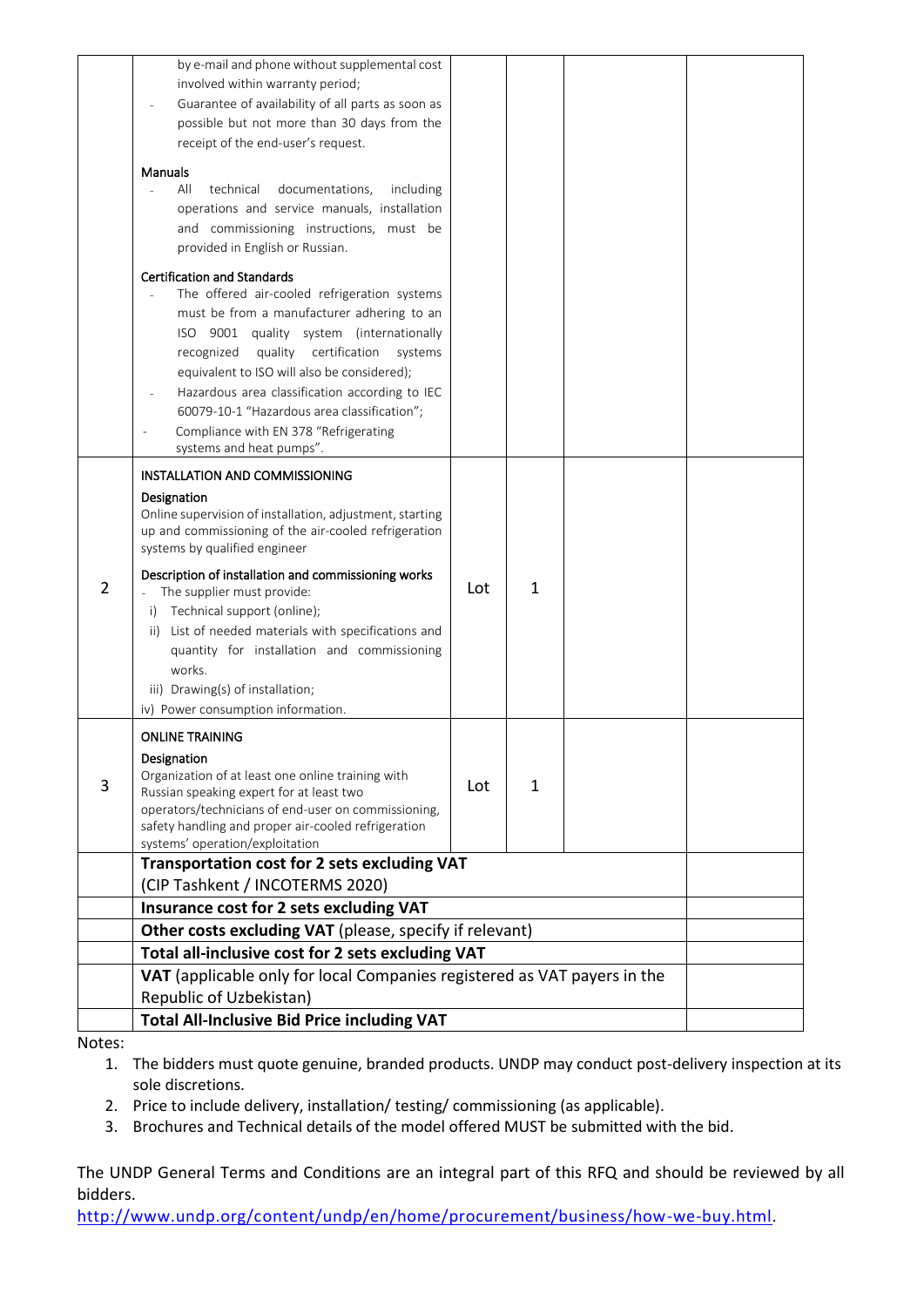In submitting a quotation, bidders expressly accept to be bound by these General Terms and Conditions.

Any Purchase Order resulting from this process shall incorporate them in full.

Please submit your quotation by completing the right column of the form below:

| <b>UNDP Requirements</b> [to be filled out by Buyer]                   | <b>Bidder's Response</b>                  |
|------------------------------------------------------------------------|-------------------------------------------|
| <b>Validity of Offer:</b>                                              | $\square$ Yes                             |
| $\boxtimes$ 60 days                                                    | $\Box$ No                                 |
| In exceptional circumstances, UNDP may request the Vendor to           | $\Box$ Please explain in case of          |
| extend the validity of the Quotation beyond what has been              | "No":                                     |
| initially indicated in this RFQ. The Proposal shall then confirm       |                                           |
| the extension in writing, without any modification whatsoever          |                                           |
| on the Quotation.                                                      |                                           |
| <b>Experience:</b>                                                     | $\Box$ Yes                                |
| $\boxtimes$ Vendor must have a relevant experience and minimum of 1    | $\Box$ No                                 |
| (one) successfully implemented Contract in the area of "Supply         | $\Box$ Please explain in case of          |
| of refrigeration, air-conditioning goods and equipment and heat        | "No":                                     |
| pumps".                                                                |                                           |
|                                                                        |                                           |
| <b>Warranty Period Offered (as applicable):</b>                        | $\square$ Yes                             |
| $\boxtimes$ Warranty on all goods for a minimum period of 12           | $\Box$ No                                 |
| consecutive months to be applied only after full receipt and           | $\Box$ Please explain in case of          |
| acceptance of goods and services by UNDP.                              | "No":                                     |
|                                                                        |                                           |
| Description of After Sales Service (as applicable):                    |                                           |
| $\boxtimes$ Warranty on goods and parts for minimum period of 12       | $\Box$ Yes                                |
| months                                                                 | $\Box$ No                                 |
| ⊠ Technical Support through email/ telephone/fax/internet              | $\Box$ Please explain in case of          |
| $\boxtimes$ Provision of Service Unit when pulled out for maintenance/ | "No":                                     |
| repair during the warranty period                                      |                                           |
|                                                                        |                                           |
| <b>Delivery Terms (linked to INCOTERMS 2020):</b>                      | $\Box$ Yes                                |
|                                                                        | $\Box$ No                                 |
| ⊠ CIP Tashkent                                                         |                                           |
|                                                                        | $\Box$ Please explain in case of<br>"No": |
| Customs clearance <sup>1</sup> , if needed, shall be done by           |                                           |
| <b>UNDP</b>                                                            |                                           |
| <b>Payment Terms:</b>                                                  | $\Box$ Yes                                |
| To Local Supplier (Company registered in Uzbekistan):                  |                                           |
| ⊠ To be paid in Uzbek Soums (UZS): 100% payment will be paid           | $\Box$ No                                 |
| in Uzbek Sums (UZS) by bank transfer to the Supplier's account         | $\Box$ Please explain in case of          |
| within 30 working days after delivery and acceptance of goods          | "No":                                     |
|                                                                        |                                           |
| by UNDP.                                                               |                                           |
| To Foreign Suppliers (Company registered outside                       |                                           |
| Uzbekistan):                                                           |                                           |
| ⊠ To be paid in US Dollars (USD) or Euros (EURO): 100%                 |                                           |
| payment will be paid by bank transfer to the Supplier's account        |                                           |
| within 30 working days after delivery and acceptance of goods          |                                           |
| by UNDP;                                                               |                                           |
| <b>Value Added Tax on Price Quotation:</b>                             | $\Box$ Yes                                |
|                                                                        |                                           |

<sup>1</sup> *Must be linked to INCOTERMS chosen.*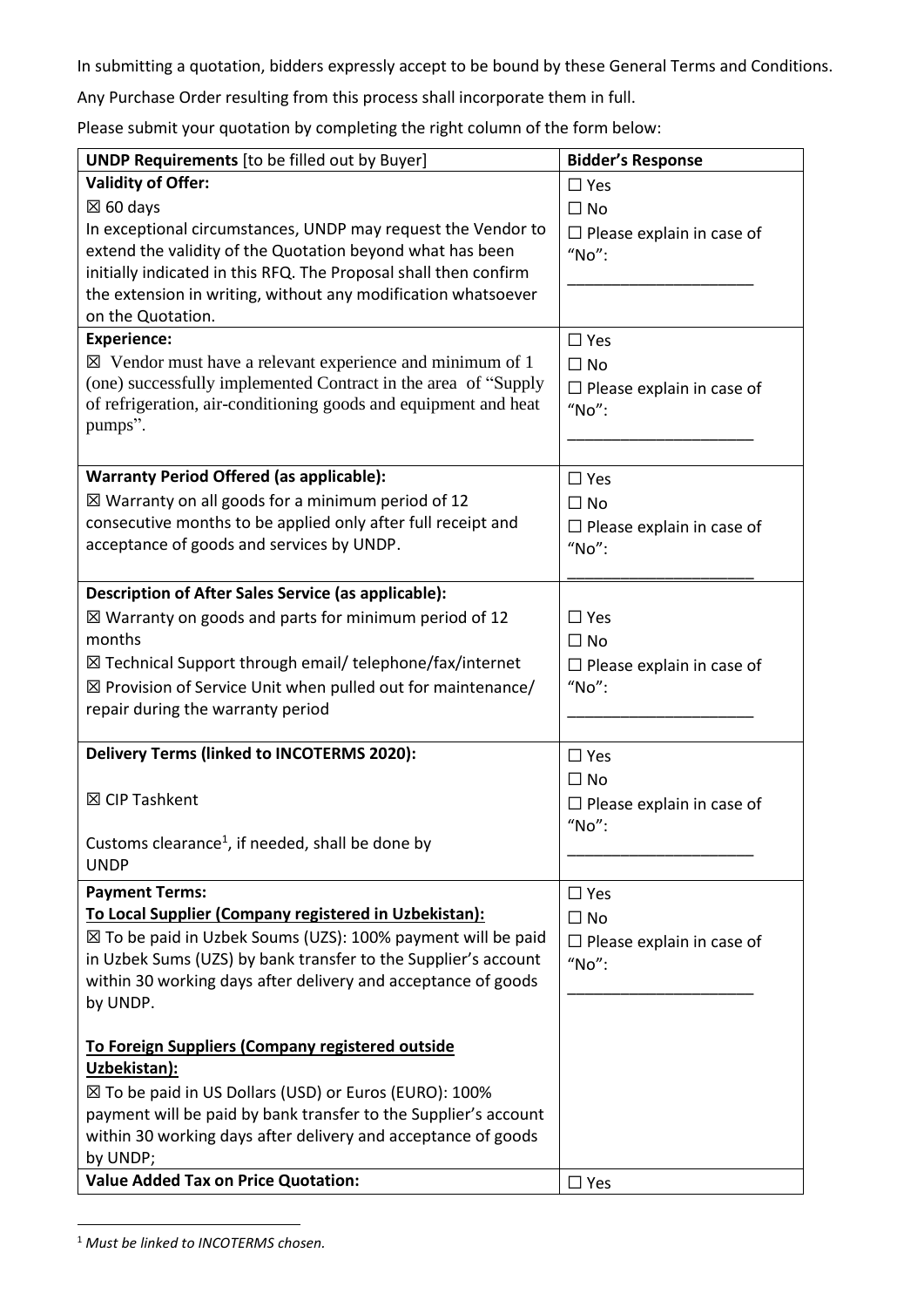| $\boxtimes$ Must be inclusive of VAT for local companies registered in<br>Uzbekistan (if registered as VAT payer);<br>$\boxtimes$ Must be exclusive of VAT for foreign companies registered<br>outside of Uzbekistan                                                                                                            | $\Box$ No<br>$\Box$ Please explain in case of<br>"No":                                            |
|---------------------------------------------------------------------------------------------------------------------------------------------------------------------------------------------------------------------------------------------------------------------------------------------------------------------------------|---------------------------------------------------------------------------------------------------|
| <b>Delivery terms:</b><br>Maximum delivery lead time is 75 days from the date of Contract<br>signing by both Parties.<br>Note: In case delivery lead time of the commercial offer exceeds<br>the ones of the current tender, this may serve for UNDP as a base<br>for rejection of the commercial offer submitted.              | $\Box$ Yes<br>$\Box$ No<br>$\Box$ Please explain in case of<br>"No":                              |
| All documentations, including catalogs, instructions and<br>operating manuals, shall be in:<br>$\boxtimes$ English<br>⊠ Russian<br>Bids and supporting documents in other than English or Russian<br>languages must have translated into either of the above<br>language version.                                               | $\Box$ Yes<br>$\Box$ No<br>$\Box$ Please explain in case of<br>"No":                              |
| Liquidated Damages:<br>$\boxtimes$ Will be imposed under the following conditions:<br>Penalty will be applied as percentage of contract price<br>per day of delay: 0.1%.<br>Maximum number of days accepted for overdue: 60<br>calendar days<br>Next course of action: UNDP reserves rights to self-<br>terminate the Contract. | $\Box$ Accept<br>$\Box$ Does not accept<br>$\Box$ Please explain in case of<br>"Does not accept": |
| Please confirm that your company is not included in the UN<br>Security Council 1267/1989 list, UN Procurement Division List or<br>other UN Ineligibility List;                                                                                                                                                                  | $\Box$ Not listed<br>$\Box$ Listed<br>$\Box$ Please explain in case of<br>"Listed":               |
| Please confirm that you accept the UN Supplier Code of<br>Conduct, available at https://www.un.org/Depts/ptd/about-<br>us/un-supplier-code-conduct                                                                                                                                                                              | $\Box$ Accept<br>$\Box$ Does not accept<br>$\Box$ Please explain in case of<br>"Does not accept": |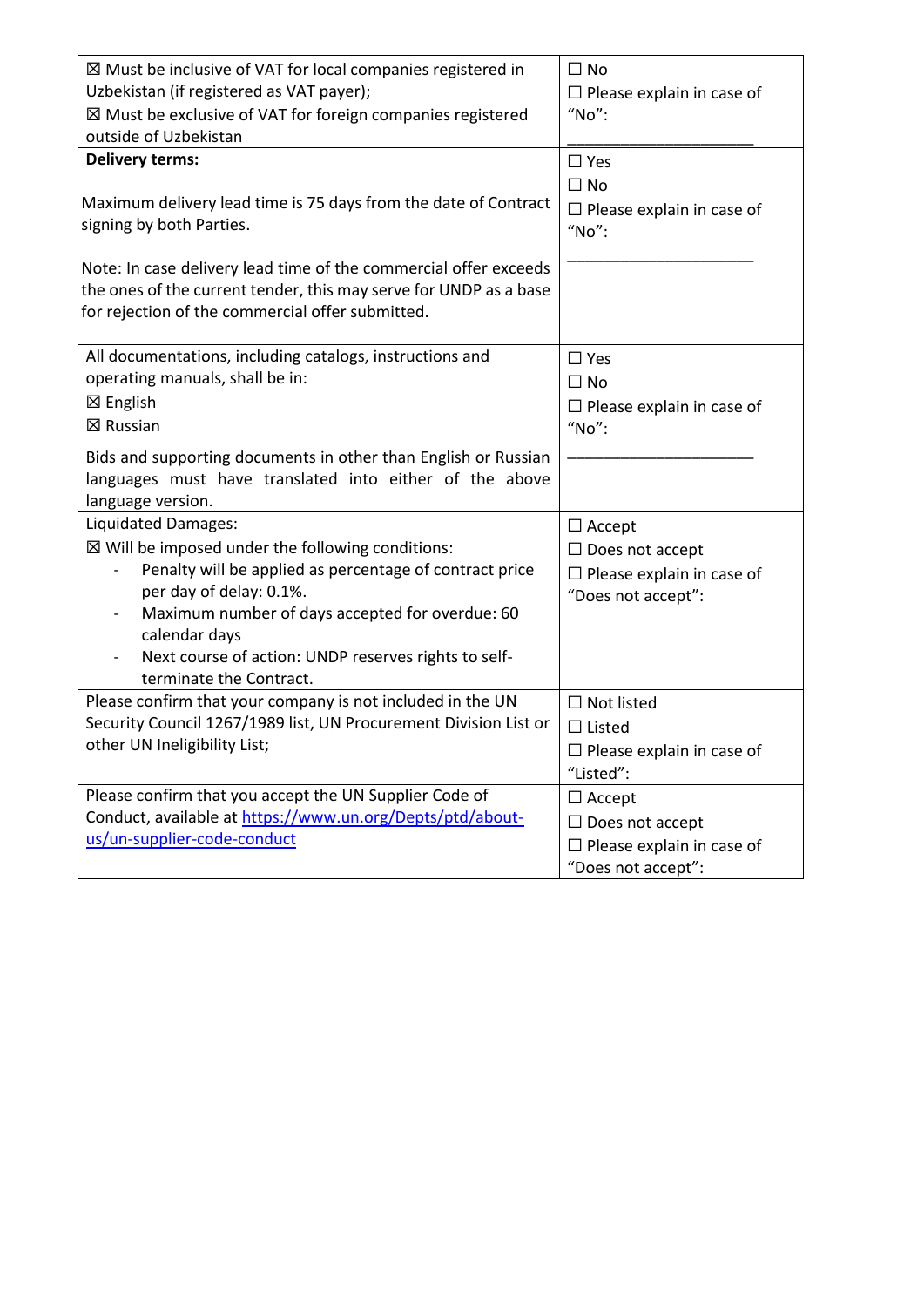## **Bidder's Declaration**

| Yes    | No     |                                                                                                                                                                                                                                                                                                                                                                                                                                                                                                                                                                                                 |
|--------|--------|-------------------------------------------------------------------------------------------------------------------------------------------------------------------------------------------------------------------------------------------------------------------------------------------------------------------------------------------------------------------------------------------------------------------------------------------------------------------------------------------------------------------------------------------------------------------------------------------------|
| $\Box$ | $\Box$ | Requirements and Terms and Conditions: I/We have read and fully understand the RFQ,<br>including the RFQ Information and Data, Schedule of Requirements, the General<br>Conditions of Contract, and any Special Conditions of Contract. I/we confirm that the<br>Bidder agrees to be bound by them.                                                                                                                                                                                                                                                                                             |
| $\Box$ | $\Box$ | I/We confirm that the Bidder has the necessary capacity, capability, and necessary<br>licenses to fully meet or exceed the Requirements and will be available to deliver<br>throughout the relevant Contract period.                                                                                                                                                                                                                                                                                                                                                                            |
| □      | $\Box$ | Ethics: In submitting this Quote I/we warrant that the bidder: has not entered into any<br>improper, illegal, collusive or anti-competitive arrangements with any Competitor; has not<br>directly or indirectly approached any representative of the Buyer (other than the Point of<br>Contact) to lobby or solicit information in relation to the RFQ ; has not attempted to<br>influence, or provide any form of personal inducement, reward or benefit to any<br>representative of the Buyer.                                                                                                |
| □      | $\Box$ | I/We confirm to undertake not to engage in proscribed practices, , or any other unethical<br>practice, with the UN or any other party, and to conduct business in a manner that averts<br>any financial, operational, reputational or other undue risk to the UN and we have read<br>the United Nations Supplier Code of Conduct :https://www.un.org/Depts/ptd/about-<br>us/un-supplier-code-conduct and acknowledge that it provides the minimum standards<br>expected of suppliers to the UN.                                                                                                 |
| $\Box$ | $\Box$ | Conflict of interest: I/We warrant that the bidder has no actual, potential, or perceived<br>Conflict of Interest in submitting this Quote or entering a Contract to deliver the<br>Requirements. Where a Conflict of Interest arises during the RFQ process the bidder will<br>report it immediately to the Procuring Organisation's Point of Contact.                                                                                                                                                                                                                                         |
| □      | П      | Prohibitions, Sanctions: I/We hereby declare that our firm, its affiliates or subsidiaries or<br>employees, including any JV/Consortium members or subcontractors or suppliers for any<br>part of the contract is not under procurement prohibition by the United Nations, including<br>but not limited to prohibitions derived from the Compendium of United Nations Security<br>Council Sanctions Lists and have not been suspended, debarred, sanctioned or otherwise<br>identified as ineligible by any UN Organization or the World Bank Group or any other<br>international Organization. |
|        |        | <b>Bankruptcy:</b> I/We have not declared bankruptcy, are not involved in bankruptcy or<br>receivership proceedings, and there is no judgment or pending legal action against them<br>that could impair their operations in the foreseeable future.                                                                                                                                                                                                                                                                                                                                             |
| $\Box$ | $\Box$ | Offer Validity Period: I/We confirm that this Quote, including the price, remains open for<br>acceptance for the Offer Validity.                                                                                                                                                                                                                                                                                                                                                                                                                                                                |
| $\Box$ | $\Box$ | I/We understand and recognize that you are not bound to accept any Quotation you<br>receive, and we certify that the goods offered in our Quotation are new and unused.                                                                                                                                                                                                                                                                                                                                                                                                                         |
| □      | П      | By signing this declaration, the signatory below represents, warrants and agrees that<br>he/she has been authorised by the Organization/s to make this declaration on its/their<br>behalf.                                                                                                                                                                                                                                                                                                                                                                                                      |

We request your duly signed and sealed price quotation in a company letterhead and additional details as outlined, latest by **[18:00] [Tashkent time, GMT 5]** on or before **January 25**, **2022.**

You may deliver physically in a sealed envelope to the United Nations Building, 4, Taras Shevchenko street, Tashkent 100029, Uzbekistan.